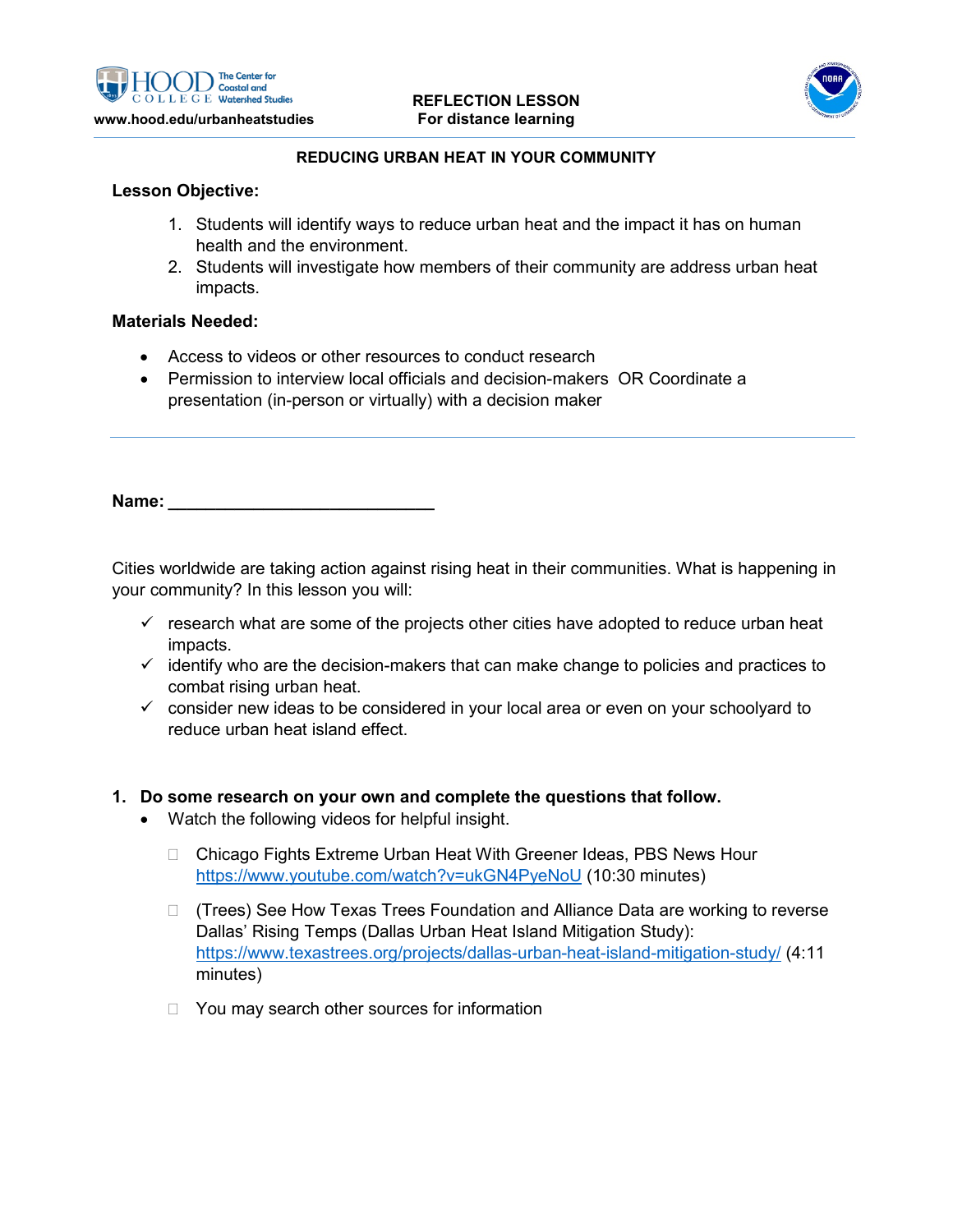



• List two things that other cities are doing to reduce temperatures in their communities, and describe how these actions reduce urban heat impacts.

- What are two benefits of installing a "green roof" on a building? What is one challenge of installing a "green roof"?
- **2. Who are the people that make decisions to make change in your community?** (List their names or positions in the image below depending on their area of influence.)

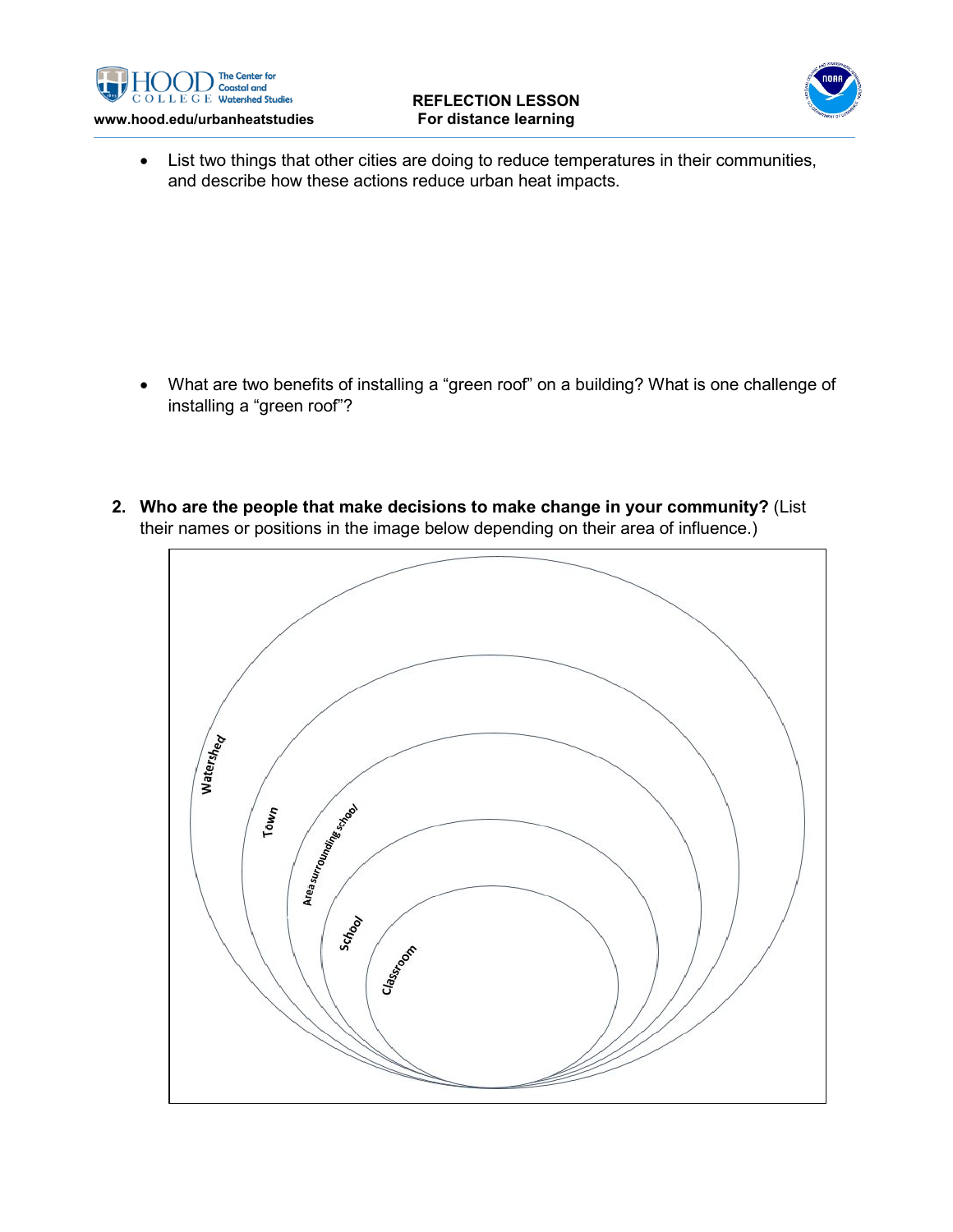



- *3.* **Contact and interview one of the local decision-maker you listed above. Ask questions to gather essential information** *Remember 5Ws - who, what, where, when, why & how. Example questions:*
	- $\Box$  Where are urban heat impacts most felt in your local community?
	- $\Box$  What projects, policies, and/or activities are happening reduce the impacts of rising urban heat to local community's human health and environment?
	- $\Box$  Who else might be concerned about rising heat from urban development?
	- Develop your own questions:

Write a short report of the results of your interview. *Option: Provide a presentation to your group, teacher, parent, or guardian about your findings*.